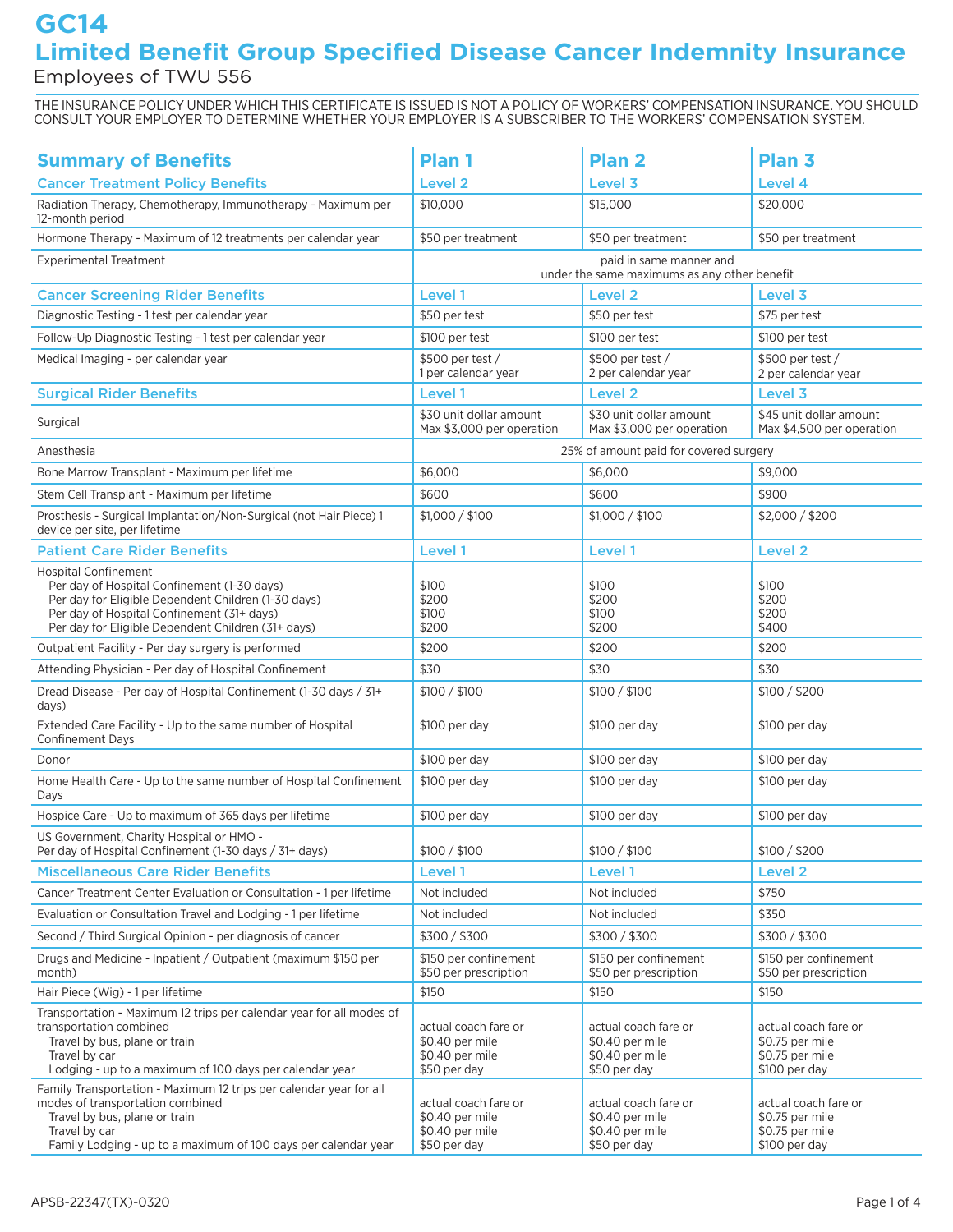# **GC 14 Limited Benefit Group Specified Disease Cancer Indemnity Insurance**

| Miscellaneous Care Rider Benefits Con't.                                                                            | Plan 1                   | Plan 2                   | Plan <sub>3</sub>        |
|---------------------------------------------------------------------------------------------------------------------|--------------------------|--------------------------|--------------------------|
| Blood. Plasma and Platelets                                                                                         | \$300 per day            | \$300 per day            | \$300 per day            |
| Ambulance - Ground/Air - Maximum of 2 trips per Hospital<br>Confinement for all modes of transportation combined    | \$200 / \$2,000 per trip | \$200 / \$2,000 per trip | \$200 / \$2,000 per trip |
| Inpatient Special Nursing Services - per day of Hospital Confinement                                                | \$150 per day            | \$150 per day            | \$150 per day            |
| Outpatient Special Nursing Services - Up to same number of Hospital<br>Confinement days                             | \$150 per day            | \$150 per day            | \$150 per day            |
| Medical Equipment - Maximum of 1 benefit per calendar year                                                          | Not included             | Not included             | \$150                    |
| Physical, Occupational, Speech, Audio Therapy & Psychotherapy /<br>Maximum per calendar year                        | \$25 per visit / \$1,000 | \$25 per visit / \$1,000 | \$25 per visit / \$1,000 |
| Waiver of Premium                                                                                                   | Included                 | Included                 | Included                 |
| <b>Internal Cancer First Occurrence Rider Benefits</b>                                                              | Level 1                  | Level <sub>2</sub>       | Level 3                  |
| Lump Sum Benefit - Maximum 1 per Covered Person per lifetime                                                        | \$2,500                  | \$5,000                  | \$7,500                  |
| Lump Sum for Eligible Dependent Children - Maximum 1 per Covered<br>Person per lifetime                             | \$3,750                  | \$7,500                  | \$11,250                 |
| <b>Heart Attack/Stroke First Occurrence Rider Benefits</b>                                                          | Level 1                  | Level 1                  | Level <sub>2</sub>       |
| Lump Sum Benefit - Maximum 1 per Covered Person per lifetime                                                        | \$2,500                  | \$2,500                  | \$5,000                  |
| Lump Sum for Eligible Dependent Children - Maximum 1 per Covered<br>Person per lifetime                             | \$3.750                  | \$3,750                  | \$7,500                  |
| <b>Hospital Intensive Care Unit Rider Benefits</b>                                                                  |                          |                          |                          |
| <b>Intensive Care Unit</b>                                                                                          | \$600 per day            | \$600 per day            | \$600 per day            |
| Step Down Unit - Maximum of 45 days per Confinement for any<br>combination of Intensive Care Unit or Step Down Unit | \$300 per day            | \$300 per day            | \$300 per day            |

# **Total Monthly Premiums by Plan\*\***

|                       | Plan <sub>1</sub> | Plan <sub>2</sub> | Plan <sub>3</sub> |
|-----------------------|-------------------|-------------------|-------------------|
| Employee Only         | \$21.67           | \$27.37           | \$37.59           |
| Employee + Spouse     | \$45.99           | \$56.83           | \$79.78           |
| Employee + Child(ren) | \$28.04           | \$34.33           | \$47.04           |
| Employee + Family     | \$49.80           | \$62.72           | \$84.94           |

\*\*Total premium includes the Plan selected and any applicable rider premium. Premiums are subject to increase with notice. The premium and amount of benefits vary dependent upon the Plan selected at time of application.

Benefits are only payable following a diagnosis of cancer for a loss incurred for the treatment of cancer while covered under the policy. A charge must be incurred for benefits to be payable. When coverage terminates for loss incurred after the coverage termination date, our obligation to pay benefits also terminates for a specified disease that manifested itself while the person was covered under the policy. All benefits are subject to the benefit maximums.

# **Cancer Treatment Benefits**

### **Eligibility**

You and your eligible dependents are eligible to be insured under this certificate if you and your eligible dependents meet our underwriting rules and you are actively at work with the policyholder and qualify for coverage as defined in the master application. A covered person is a person who is eligible for coverage under the certificate and for whom the coverage is in force. An eligible dependent means your lawful spouse; your natural, adopted or stepchild who is under the age of 26; and/or any child under the age of 26 who is under your charge, care and control, and who has been placed in your home for adoption, or for whom you are a party in a suit in which adoption of the child is sought; or any child under the age of 26 for whom you must provide medical support under an order issued under Chapter 154 of the Texas Family Code, or enforceable by a court in Texas; or grandchildren under the age of 26 if those grandchildren are your dependents for federal income tax purposes at the time application for coverage of the grandchild is made.

### Limitations and Exclusions

No benefits will be paid for any of the following: treatment by any program engaged in research that does not meet the definition of experimental treatment; or losses or medical expenses incurred prior to

the covered person's effective date regardless of when specified disease was diagnosed.

### Only Loss for Cancer

The policy pays only for loss resulting from definitive cancer treatment including direct extension, metastatic spread or recurrence. Proof must be submitted to support each claim. The policy also covers other conditions or diseases directly caused by cancer or the treatment of cancer. The policy does not cover any other disease, sickness or incapacity which existed prior to the diagnosis of cancer, even though after contracting cancer it may have been complicated, aggravated or affected by cancer or the treatment of cancer.

### Pre-Existing Condition Exclusion

No benefits are payable for any loss incurred during the pre-existing condition exclusion period, following the covered person's effective date as the result of a pre-existing condition. Pre-existing conditions specifically named or described as excluded in any part of the policy are never covered. If any change to coverage after the certificate effective date results in an increase or addition to coverage, incontestability and pre-existing condition exclusion for such increase will be based on the effective date of such increase.

#### Termination of Certificate

Insurance coverage under the certificate and any attached riders will end on the earliest of these dates: the date the policy terminates; the end of the grace period if the premium remains unpaid; the date insurance has ceased on all persons covered under this certificate; the end of the certificate month in which the policyholder requests to terminate this coverage; the date you no longer qualify as an insured; or the date of your death.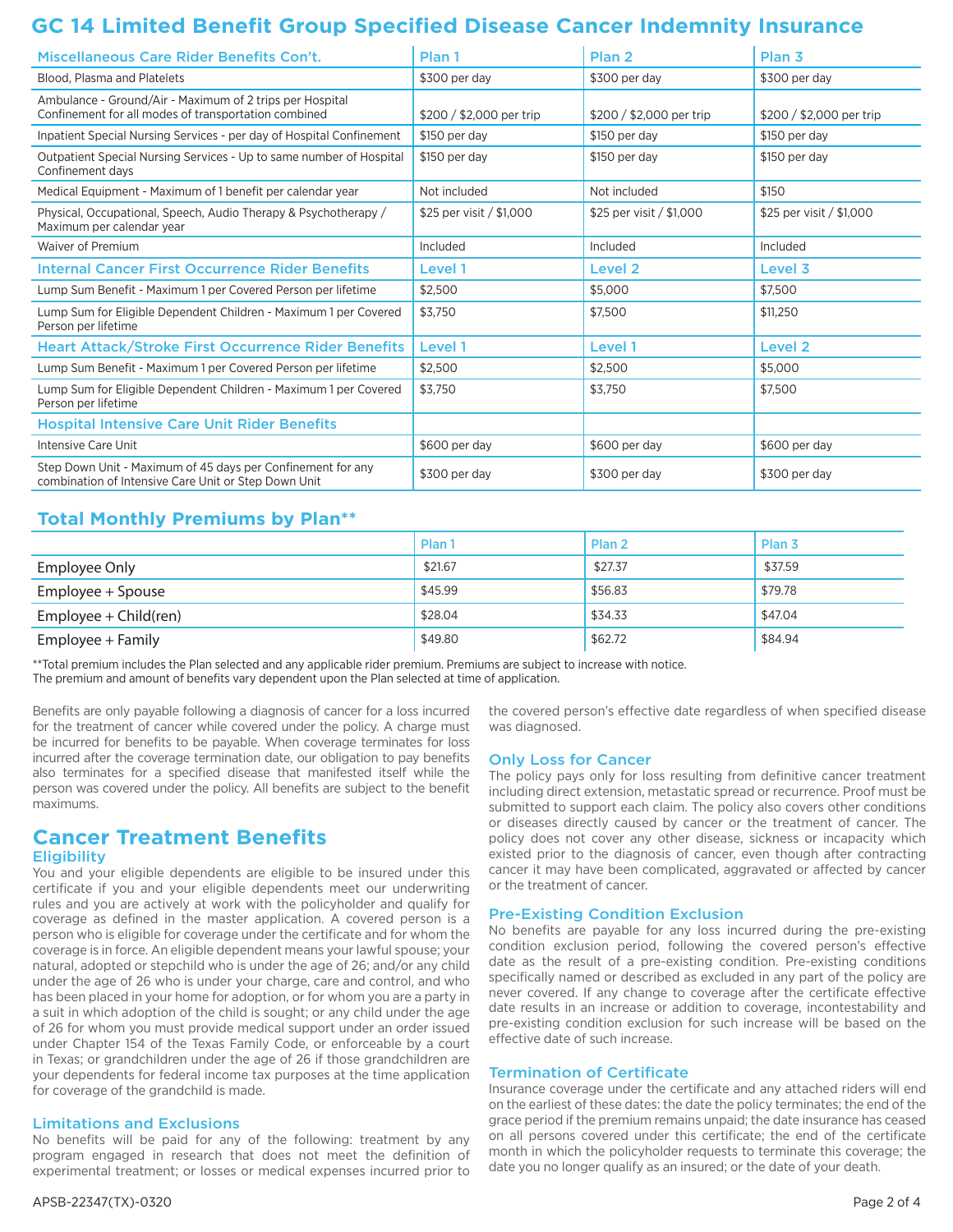#### Termination of Coverage

Insurance coverage for a covered person under the certificate and any attached riders for a covered person will end as follows: the date the policy terminates; the date the certificate terminates; the end of the grace period if the premium remains unpaid; the end of the certificate month in which the policyholder requests to terminate the coverage for an eligible dependent; the date a covered person no longer qualifies as an insured or eligible dependent; or the date of the covered person's death. We may end the coverage of any Covered Person who submits a fraudulent claim.

# **Cancer Screening Benefits**

### Limitations and Exclusions

No benefits will be paid for any of the following: treatment by any program engaged in research that does not meet the definition of experimental treatment; losses or medical expenses incurred prior to the covered person's effective date of this rider; or loss incurred during the pre-existing condition exclusion period following the covered person's effective date of this rider as a result of a pre-existing condition.

# **Surgical Benefits**

Limitations and Exclusions

No benefits will be paid for any of the following: treatment by any program engaged in research that does not meet the definition of experimental treatment; losses or medical expenses incurred prior to the covered person's effective date of this rider regardless of when a specified disease was diagnosed; or loss incurred during the pre-existing condition exclusion period following the covered person's effective date of this rider as a result of a pre-existing condition.

# **Patient Care Benefits**

### Limitations and Exclusions

No benefits will be paid for any of the following: treatment by any program engaged in research that does not meet the definition of experimental treatment; losses or medical expenses incurred prior to the covered person's effective date of this rider regardless of when a specified disease was diagnosed; or loss incurred during the pre-existing condition exclusion period following the covered person's effective date of this rider as a result of a pre-existing condition.

### Only Loss for Cancer or Dread Disease

Pays only for loss resulting from definitive cancer treatment including direct extension, metastatic spread or recurrence. Proof must be submitted to support each claim. This rider also covers other conditions or diseases directly caused by cancer or the treatment of cancer. This rider does not cover any other disease, sickness or incapacity which existed prior to the diagnosis of cancer, even though after contracting cancer it may have been complicated, aggravated or affected by cancer or the treatment of cancer except for conditions specifically provided in the dread disease benefit.

A hospital is not an institution, or part thereof, used as: a place of rehabilitation, a place for rest or for the aged, a nursing or convalescent home, a long-term nursing unit or geriatrics ward, or an extended care facility for the care of convalescent, rehabilitative or ambulatory patients.

# **Miscellaneous Benefits**

### Waiver of Premium

When the certificate is in force and you become disabled, we will waive all premiums due including premiums for any riders attached to the certificate. Disability must be due to cancer and occur while receiving treatment for such cancer.

You must remain disabled for 60 continuous days before this benefit will begin. The waiver of premium will begin on the next premium due date following the 60 consecutive days of disability. This benefit will continue for as long as you remain disabled until the earliest of either of the following: the date you are no longer disabled; the date coverage ends according to the termination provisions in the certificate; or the date coverage ends according to the termination provisions in this rider. Proof of disability must be provided for each new period of disability before a new waiver of premium benefit is payable.

#### APSB-22347(TX)-0320 Page 3 of 4

#### Limitations and Exclusions

No benefits will be paid for any of the following: treatment by any program engaged in research that does not meet the definition of experimental treatment; losses or medical expenses incurred prior to the covered person's effective date of this rider regardless of when a specified disease was diagnosed; or loss incurred during the pre-existing condition exclusion period following the covered person's effective date of this rider as a result of a pre-existing condition.

# **Termination of Cancer Screening, Surgical, Patient Care & Miscellaneous Benefit Rider(s)**

The above listed rider(s) will terminate and coverage will end for all covered persons on the earliest of: the end of the grace period if the premium for the rider remains unpaid; the date the policy or certificate to which the rider is attached terminates; the end of the certificate month in which APL receives a request from the policyholder to terminate the rider; or the date of your death. Coverage on an eligible dependent terminates under the rider when such person ceases to meet the definition of eligible dependent.

# **Internal Cancer First Occurrence Benefits**

Pays a lump sum benefit amount when a covered person receives a first diagnosis of internal cancer. Only one benefit per covered person, per lifetime is payable under this benefit and the lump sum benefit amount will reduce by 50% at age 70.

#### Limitations and Exclusions

We will not pay benefits for a diagnosis of internal cancer received outside the territorial limits of the United States or a metastasis to a new site of any cancer diagnosed prior to the covered person's effective date, as this is not considered a first diagnosis of an internal cancer.

#### Pre-Existing Condition Exclusion

No benefits are payable for any loss incurred during the pre-existing condition exclusion period following the covered person's effective date of this rider as the result of a pre-existing condition.

#### **Termination**

This rider will terminate and coverage will end for all covered persons on the earliest of any of the following: the end of the grace period if the premium for this rider remains unpaid; the date the policy or certificate to which this rider is attached terminates; the end of the certificate month in which we receive a request from the policyholder to terminate this rider; the date of covered person's death or the date the lump sum benefit amount for internal cancer has been paid for all covered persons under this rider. Coverage on an eligible dependent terminates under this rider when such person ceases to meet the definition of eligible dependent.

# **Heart Attack/Stroke First Occurrence**

## **Benefits**

Pays a lump sum benefit amount when a covered person receives a first diagnosis of heart attack or stroke. Only one benefit per covered person per lifetime is payable under this benefit and the lump sum benefit amount will reduce by 50% at age 70.

#### Limitations and Exclusions

We will not pay benefits for any loss caused by or resulting from any of the following: intentionally self-inflicted bodily injury, suicide or attempted suicide, whether sane or insane; alcoholism or drug addiction; any act of war, declared or undeclared, or any act related to war, or active service in the armed forces, or military service for any country at war (if coverage is suspended for any covered person during a period of military service, we will refund the pro-rata portion of any premium paid for any such covered person upon receipt of the policyholder's written request); participation in any activity or event while intoxicated or under the influence of any narcotic unless administered by a physician or taken according to the